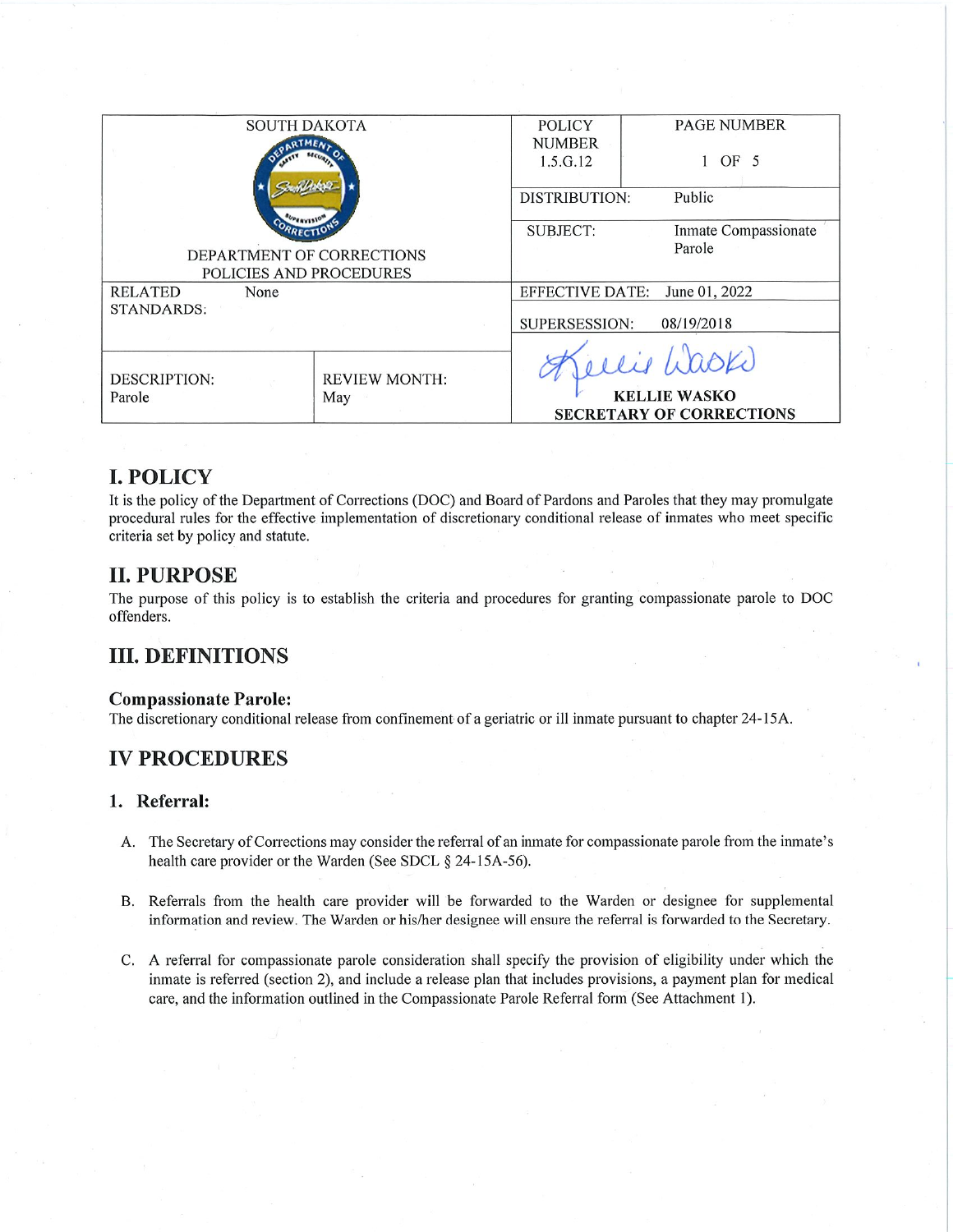| <b>SECTION</b> | ''BJECT                           | $\cup$ POLICV<br>DOC  | $\sim$ $\sim$<br>of 5<br>Page |
|----------------|-----------------------------------|-----------------------|-------------------------------|
| Parole         | Parole<br>Compassionate<br>Inmate | $\cap$ 10<br>1.9.G.IZ | $\mathbf{r}$<br>ttective:     |
|                |                                   |                       | 06/01/2022                    |

- D. If, after review of the referral, the Secretary determines the inmate meets the criteria for compassionate parole, as set forth in Section 2 of this policy and SDCL § 24-15A-55, the Secretary will review other information about the inmate, such as the inmate's release plan, booking summary, dates, victim information, etc. to determine if the inmate is likely to pose a detriment to themselves, victims of the inmate's crime(s) or the community if the inmate is released to compassionate parole. After review of the information and referral, the Secretary may deny or refer the inmate for a compassionate parole hearing (See SDCL § 24-15A-56).
	- 1. A denial by the Secretary to refer an inmate to the Board of Pardons and Paroles for compassionate parole consideration is final and not subject to the inmate Administrative Remedy process. Inmates are not entitled to compassionate parole or consideration for compassionate parole.
	- 2. The inmate's health care provider or the Warden, may submit a referral for an inmate to be considered for compassionate parole to the Secretary once a year. If there is a significant deterioration of the inmate's health condition, or a significant increase in the inmate's care requirements, a referral may be submitted to the Secretary sooner.
- E. Upon referral of the inmate by the Secretary, the Executive Director of the Board of Pardons and Paroles shall schedule the inmate for a discretionary, compassionate parole hearing with the Board within three months of receipt of referral (See SDCL § 24-15A-56 and Parole Board Policy 8.1.A16 *Compassionate Parole*).

### **2. Eligibility:**

- A. Inmates who meet the following criteria are eligible for compassionate parole consideration (See SDCL § 24- 15A-55):
	- 1. Has a terminal illness;
	- 2. Is seriously ill and not likely to recover;
	- 3. Requires extensive medical care or significant chronic medical care;
	- 4. Is at least sixty-five years of age, has served at least ten consecutive years of his/her sentence incarcerated, whose current sentences are for convictions of a Class 3 felony or below, and whose medical care needs are at least double the average annual medical cost of the inmate population; or
	- 5. Is at least seventy years of age and has served at least thirty consecutive years of his/her sentence in custody; and
	- 6. Is not serving a capital punishment sentence.
- B. If the inmate meets the eligibility requirements of a medically indigent person under the provisions of chapter 28-13, the inmate is not eligible for release on compassionate parole (See SDCL § 24-15A-58).
- C. The inmate's release plan must ensure the inmate's health care expenses will be paid, either by the inmate or a third-party payer, which shall include Medicare, Medicaid, Indian Health Service, veteran's assistance or private insurance (See SDCL § 24-15A-58).
- D. An inmate is ineligible for compassionate parole once he/she reaches their parole eligibility date, pursuant to SDCL § 24-15-5, or initial parole date, pursuant to SDCL § 24-15A-32. However, if an inmate previously referred by the Secretary for compassionate parole continues to meet the criteria for compassionate parole consideration, as outlined in section 2 of this policy, the factors listed in Section 3 of this policy and SDCL § 24-15A-57 shall be considered in any subsequent discretionary parole release decision (See SDCL § 24-15A-60).

#### **3. Parole Board Consideration:**

- A. The following factors are considered by the Board in determining to grant or deny an inmate compassionate parole (See SDCL § 24-15A-57):
	- 1. The inmate's assessed risk level;
	- 2. The inmate's conduct in prison;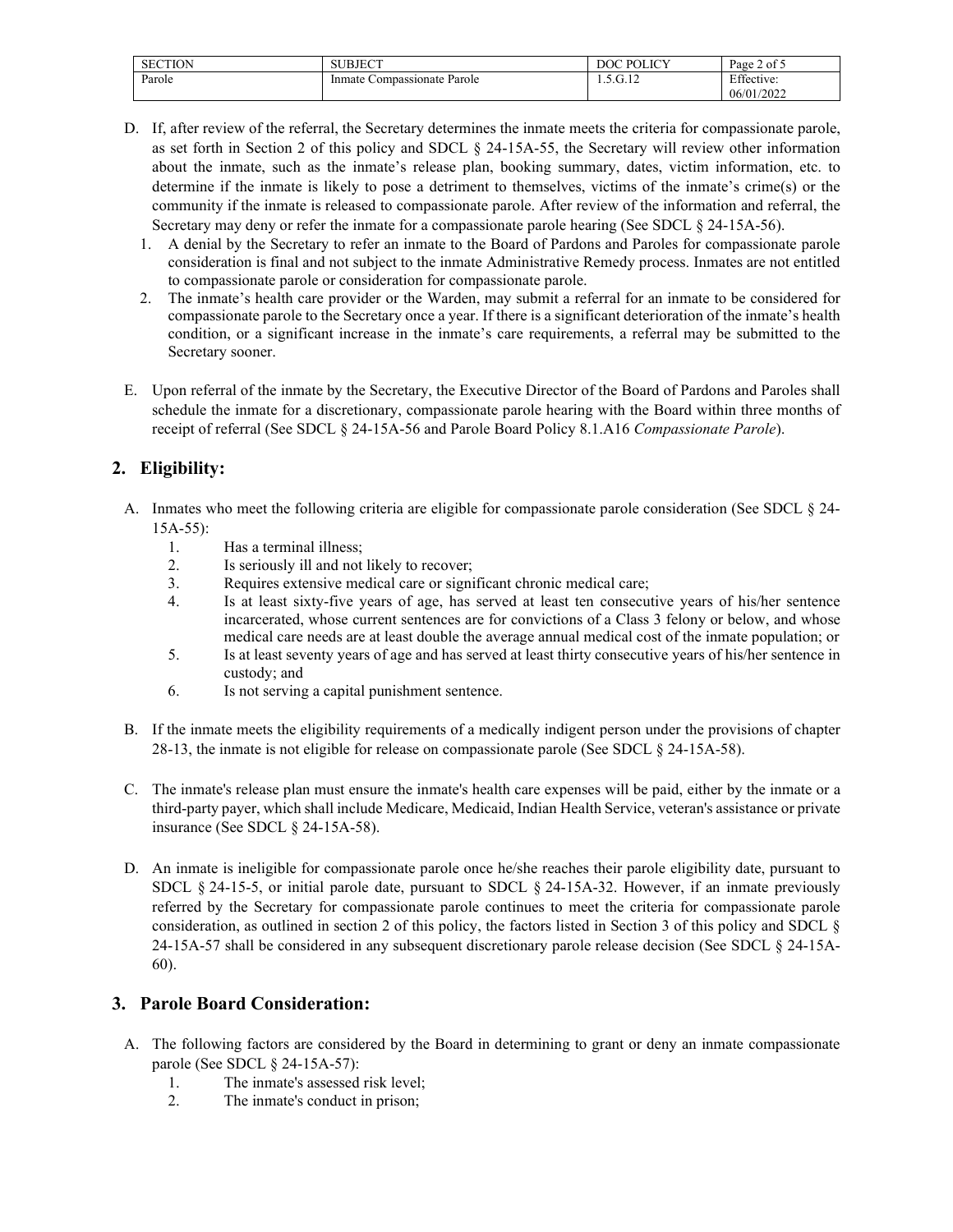| <b>SECTION</b> | UBJECT               | <b>POLICY</b><br>DOC | $\sim$ $\sim$<br>Page<br>ot :<br>◡ |
|----------------|----------------------|----------------------|------------------------------------|
| Parole         | Compassionate Parole | $\bigcap$ 10         | Effective:                         |
|                | Inmate               | . <i>. .</i>         | 06/01/2022                         |

- 3. The inmate's conduct while on extended confinement, if applicable;
- 4. Sentence served and sentence remaining;
- 5. Offense and chronicity of criminal behavior;
- 6. Prognosis and incapacitation level;
- 7. The inmate's compliance with health care ordered by a health care provider;
- 8. Release plan, including provisions for health care;
- 9. Input, if any, of the sentencing judge, the prosecuting attorney, and the victim(s);
- 10. If the care and supervision the inmate requires and is anticipated to require can be provided in a more medically appropriate or cost effective manner;
- 11. Whether to allow a geriatric or terminally ill inmate to be housed at a location outside of prison prior to death; and
- 12. The ability to adequately monitor the inmate after release to the community and to ensure public safety.
- B. If the Board denies an inmate's release to compassionate parole, the Board will set the date for the next consideration of compassionate parole, not to exceed one year. The Board may elect to review the inmate sooner than one year (See SDCL § 24-15A-59).
- C. If, at any time, the inmate no longer meets the criteria for compassionate parole, as set forth in Section 2 of this policy, the inmate's health care provider or the Warden shall notify the Secretary. The Secretary may remove the inmate from compassionate parole consideration by notifying the Executive Director of Parole (See SDCL § 24-15A-59).
	- 1. If the Secretary no longer recommends the inmate be considered, the inmate shall be removed from compassionate parole consideration and any scheduled compassionate parole hearing will be canceled. The Board may not consider an inmate not recommended by the Secretary for compassionate parole.
	- 2. An inmate removed from compassionate parole consideration is subject to applicable parole provisions under chapters 24-13, 24-15, and 24-15A.
- D. Inmates released on compassionate parole, who are compliant with the terms of their supervision, as determined by Parole Services, who no longer meet the criteria for compassionate release, are not subject to revocation of their release to compassionate parole for no longer meeting the criteria (See SDCL § 24-15A-59).
- E. Nothing in SDCL §§ 24-15A-55 to 24-15A-68, inclusive, or its application may be the basis for establishing a constitutionally protected liberty, property or due process interest in any inmate. An inmate is not entitled to compassionate parole or to be considered for compassionate parole. Compassionate parole may be recommended by the Secretary and granted by the Board if, in the judgement of the Secretary and the Board, the inmate meets the eligibility criteria for compassionate parole and their release is unlikely to pose a detriment to the inmate, victim(s) or the community. The decision of the Board is final and not subject to appeal by the inmate (See SDCL § 24-15A-62).
- F. Nothing in this policy or SDCL §§ 24-15A-55 to 24-15A-68, inclusive, or its application, impacts the ability of the Warden and Secretary of Corrections to place an inmate on extended confinement pursuant to SDCL §§ 24- 2-25 and 24-32-27 or to place an inmate on extended confinement pending release to compassionate parole or consideration for compassionate parole (See SDCL § 24-15A-63).

#### **4. Supervision and Revocation:**

A. An inmate granted compassionate parole is subject to the provisions of chapters 24-13, 24-15, and 24-15A, including the provisions related to supervision, early final discharge, and revocation of parole, so far as those provisions are consistent with SDCL §§ 24-15A-55 to 24-15A-68, inclusive (See SDCL § 24-15A-61).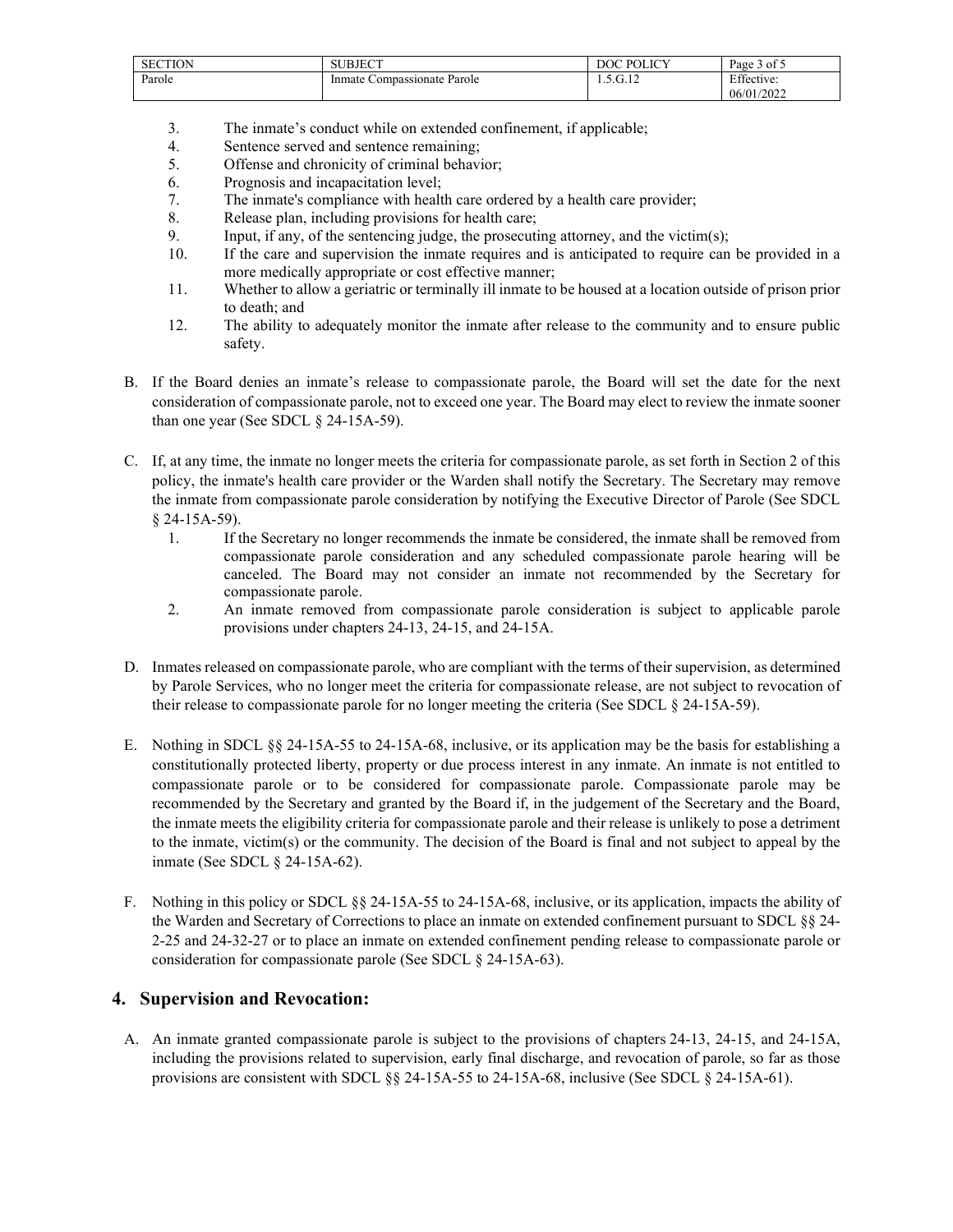| <b>SECTION</b> | BJECT<br>,,,                      | <b>POLICY</b><br>DOC   | $\sim$ $\sim$<br>Page 4 of 5 |
|----------------|-----------------------------------|------------------------|------------------------------|
| Parole         | Parole<br>Compassionate<br>Inmate | $\sim$<br>. <i>. .</i> | Effective:                   |
|                |                                   |                        | 06/01/2022                   |

- B. Any inmate released on compassionate parole shall be compliant with medical care and maintain responsibility for health care expenses through self-pay or third-party payer (See SDCL § 24-15A-67).
- C. An inmate on parole through a compassionate parole release is ineligible for earned discharge credits until the inmate reaches their initial parole date, pursuant SDCL § 24-15A-32 or their parole eligibility date, pursuant to SDCL § 24-15-5 (See SDCL § 24-15A-65).
- D. If an inmate on compassionate parole release has their parole revoked, a subsequent consideration of compassionate parole by the Board on the inmate's same sentence requires a new referral from the Secretary (See SDCL § 24-15A-66).
- E. When a parolee on compassionate parole release reaches their initial parole date, pursuant to SDCL § 24-15A-32, or their parole eligibility date, pursuant to SDCL § 24-15-5 and is paroled subject to the provisions of chapters 24-15 and 24-15A, the parolee is subject to all conditions of their parole, as set by the supervising parole agent.

## **V. RESPONSIBILITY**

The Director of Parole Services and Deputy Secretary of Corrections will review this policy annually and update as necessary.

# **VI. AUTHORITY**

SDCL §§ 24-2-25, 24-13, 24-15, 24-15A, 24-15-5, 24-15A-32, 24-15A-55 to 24-15A-68, 24-32-27, 28-13

# **VII. HISTORY**

May 2022 July 2019 June 2018: New policy

### **ATTACHMENTS** (Published in PolicyTech unless otherwise noted)

- 1. South Dakota DOC Compassionate Parole Referral
- 2. DOC Policy Implementation / Adjustments